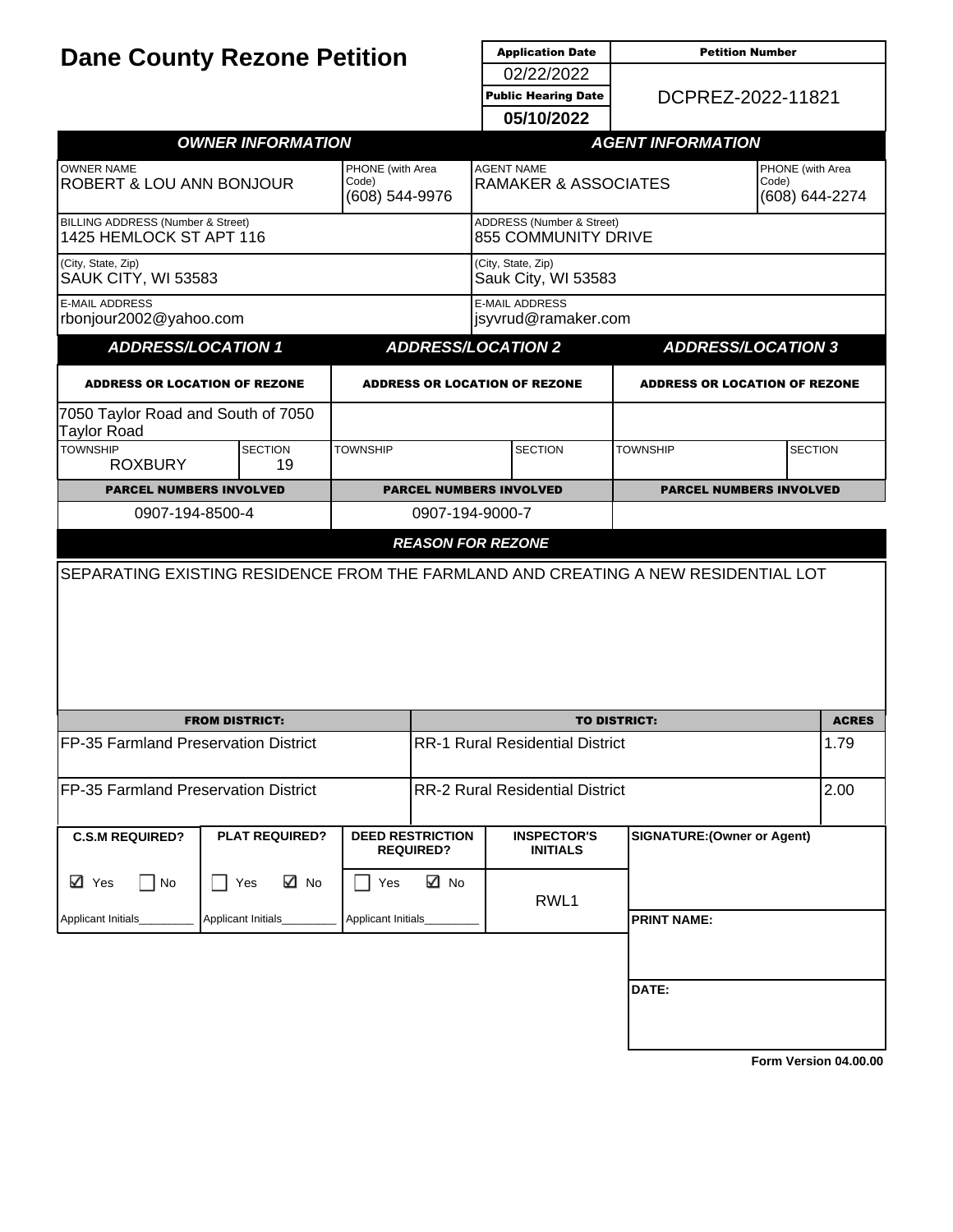

# **Legend**





Petition 11821 ROBERT & LOU ANN BONJOUR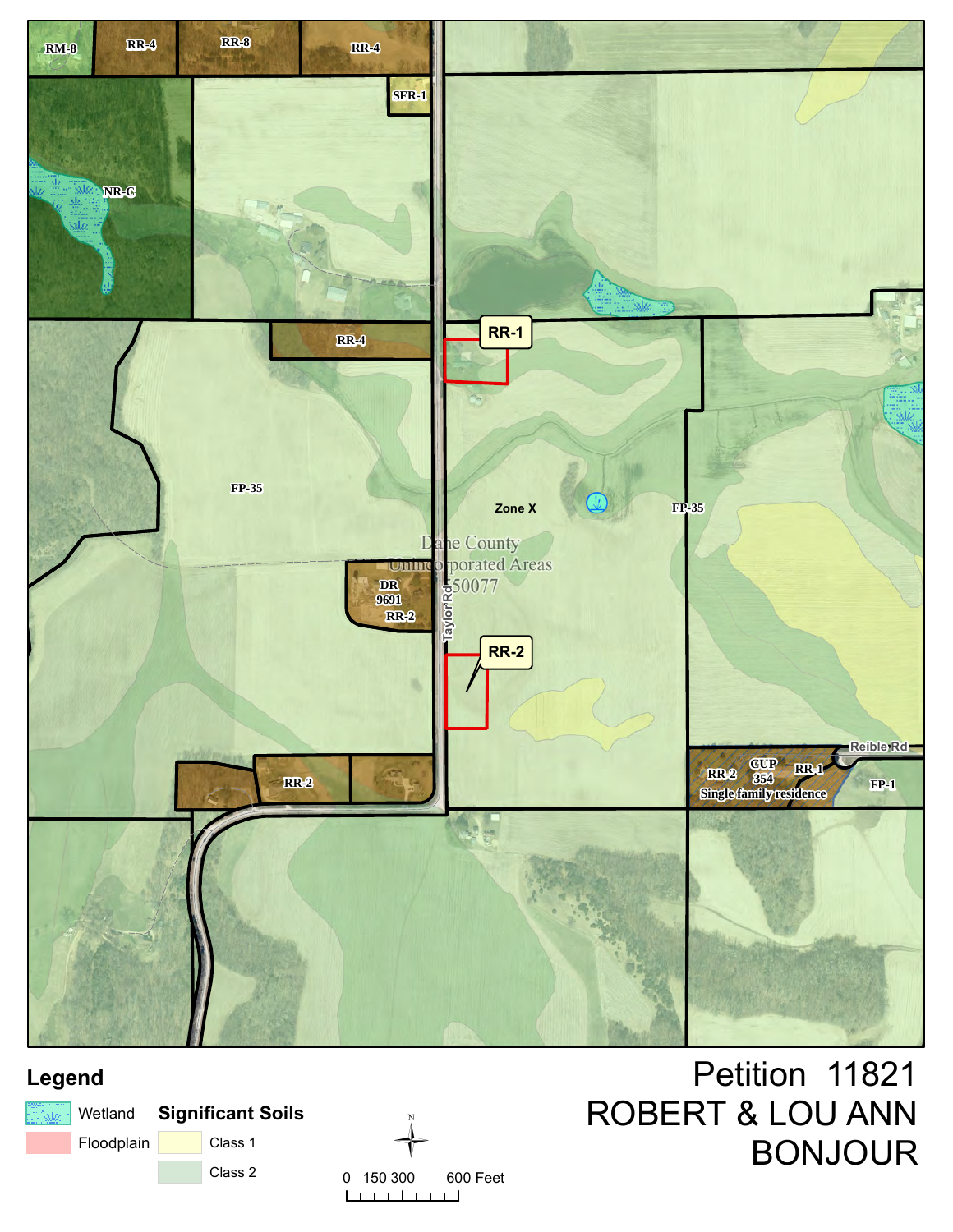**Dane County**

(608) 266-4266

**Department of Planning and Development** Zoning Division Room 116, City-County Building 210 Martin Luther King Jr. Blvd. Madison, Wisconsin 53703

| <b>Application Fees</b>                 |       |  |  |
|-----------------------------------------|-------|--|--|
| General:                                | \$395 |  |  |
| <b>Farmland Preservation:</b>           | \$495 |  |  |
| Commercial:                             | \$545 |  |  |
| PERMIT FEES DOUBLE FOR VIOLATIONS.<br>. |       |  |  |

• ADDITIONAL FEES MAY APPLY. CONTACT DANE COUNTY ZONING AT 608-266-4266 FOR MORE INFORMATION.

# **REZONE APPLICATION**

| <b>APPLICANT INFORMATION</b>                |                             |                             |                                                |  |
|---------------------------------------------|-----------------------------|-----------------------------|------------------------------------------------|--|
| <b>Property Owner Name:</b>                 | Robert A. & Lou Ann Bonjour | <b>Agent Name:</b>          | Jim Syvrud - Ramaker & Associates              |  |
| Address (Number & Street): 7050 Taylor Road |                             |                             | Address (Number & Street): 855 Community Drive |  |
| Address (City, State, Zip):                 | Sauk City, WI 53583         | Address (City, State, Zip): | Sauk City, WI 53583                            |  |
| <b>Email Address:</b>                       | rbonjour2002@yahoo.com      | <b>Email Address:</b>       | jsyvrud@ramaker.com                            |  |
| Phone#:                                     | (608) 544-9976              | Phone#:                     | (608) 644-2274                                 |  |
|                                             |                             |                             |                                                |  |

#### **PROPERTY INFORMATION**

| Township: Roxbury |                      | Parcel Number(s): Part of 050/0907-194-8500-4 & part of 050-0907-194-9000-7 |
|-------------------|----------------------|-----------------------------------------------------------------------------|
| Section:          | Section 19, T9N, R7E | Property Address or Location: 7050 Taylor Road & (no address) Taylor Road   |

#### **REZONE DESCRIPTION**

**Reason for the request.** In the space below, please provide a brief but detailed explanation of the rezoning request. Include both current and proposed land uses, number of parcels or lots to be created, and any other relevant information. For more significant development proposals, attach additional pages as needed.

**Is this application being submitted to correct a violation? Yes** | No

(3) EXISTING PARCELS (050/0907-194-8500-4, 050-0907-194-9000-7 & 050/0907-194-8120-4 ARE PART OF A PROPOSED 3-LOT CERTIFIED SURVEY MAP (SEE ATTACHED SITE PLAN) AND ARE CURRENTLY ZONED FP-35. THE PROPOSED LOT 1 & PROPOSED LOT 2 PARCELS SHOWN ON THE ATTACHED SITE PLAN ARE THE SUBJECT OF THIS REZONING REQUEST. SAID PROPOSED LOT 1 WILL CONTAIN AN EXISTING HOUSE & DETACHED GARAGE, DRIVEWAY, ETC. SAID PROPOSED LOT 2 IS CURRENTLY VACANT FARM LAND YET WILL CONTAIN A FUTURE HOUSE & SHED/DETACHED GARAGE.

| <b>Existing Zoning</b><br>District(s) | <b>Proposed Zoning</b><br>District(s) | Acres                           |
|---------------------------------------|---------------------------------------|---------------------------------|
| FP-35                                 | <b>RR-2</b>                           | PRO. LOT $1 = 1.79$ ACRES (NET) |
|                                       |                                       | PRO. LOT $2 = 2.00$ ACRES (NET) |
|                                       |                                       |                                 |

**Applications will not be accepted until the applicant has contacted the town and consulted with department staff to determine that all necessary information has been provided. Only complete applications will be accepted. All information from the checklist below must be included. Note that additional application submittal requirements apply for commercial development proposals, or as may be required by the Zoning Administrator.** 

| ■ Scaled drawing of | $\blacksquare$ Legal description | $\Box$ Information for | De Pre-application     | $\Box$ Application fee (non- |
|---------------------|----------------------------------|------------------------|------------------------|------------------------------|
| proposed property   | of zoning                        | commercial development | consultation with town | refundable), payable to      |
| boundaries          | boundaries                       | (if applicable)        | and department staff   | the Dane County Treasurer    |

I certify by my signature that all information provided with this application is true and correct to the best of my knowledge and understand that submittal of false or incorrect information may be grounds for denial. Permission is hereby granted for Department staff to access the property if necessary to collect information as part of the review of this application. Any agent signing below verifies that he/she has the consent of the owner to file the application.

Owner/Agent Signature

Date 2/21/22

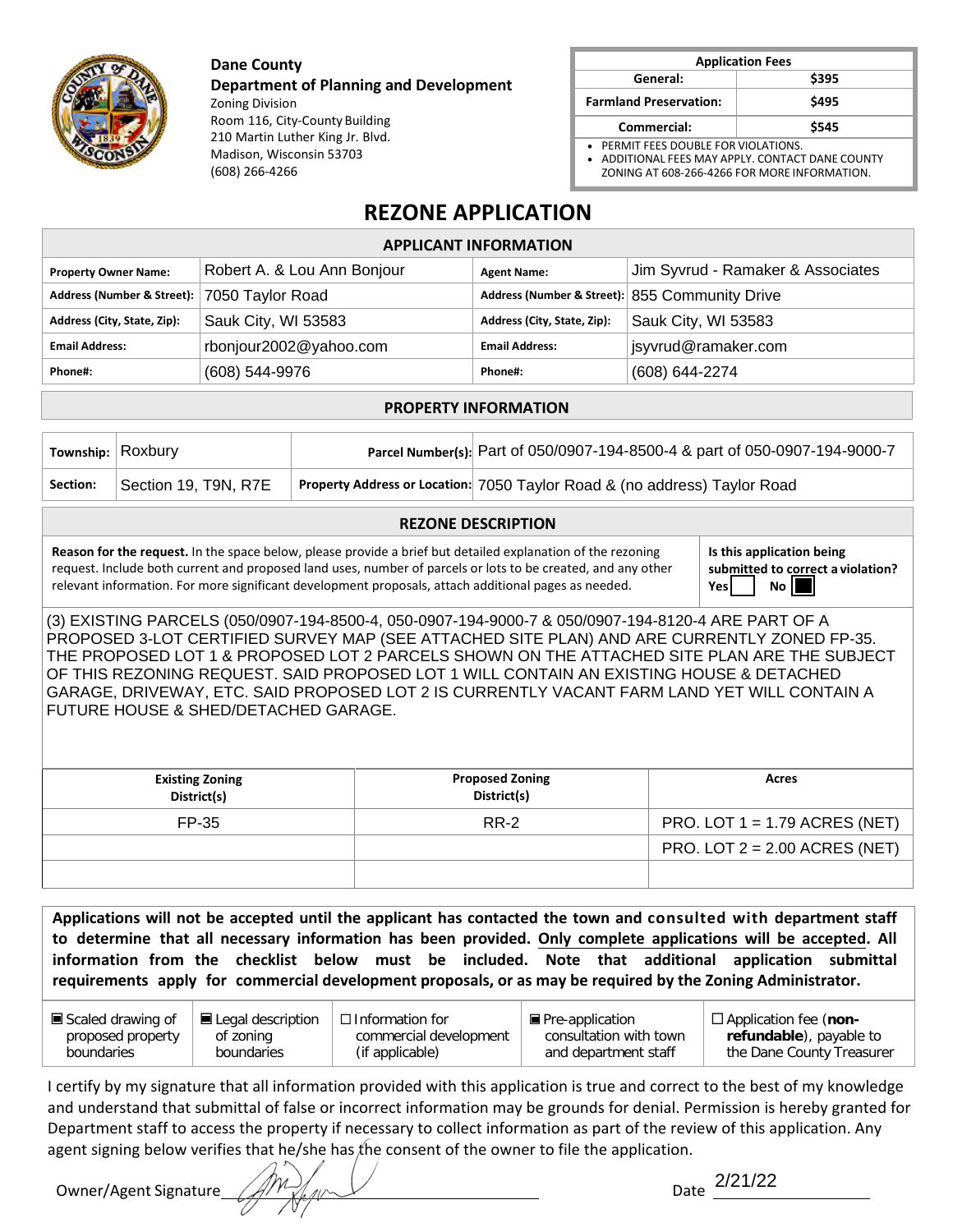